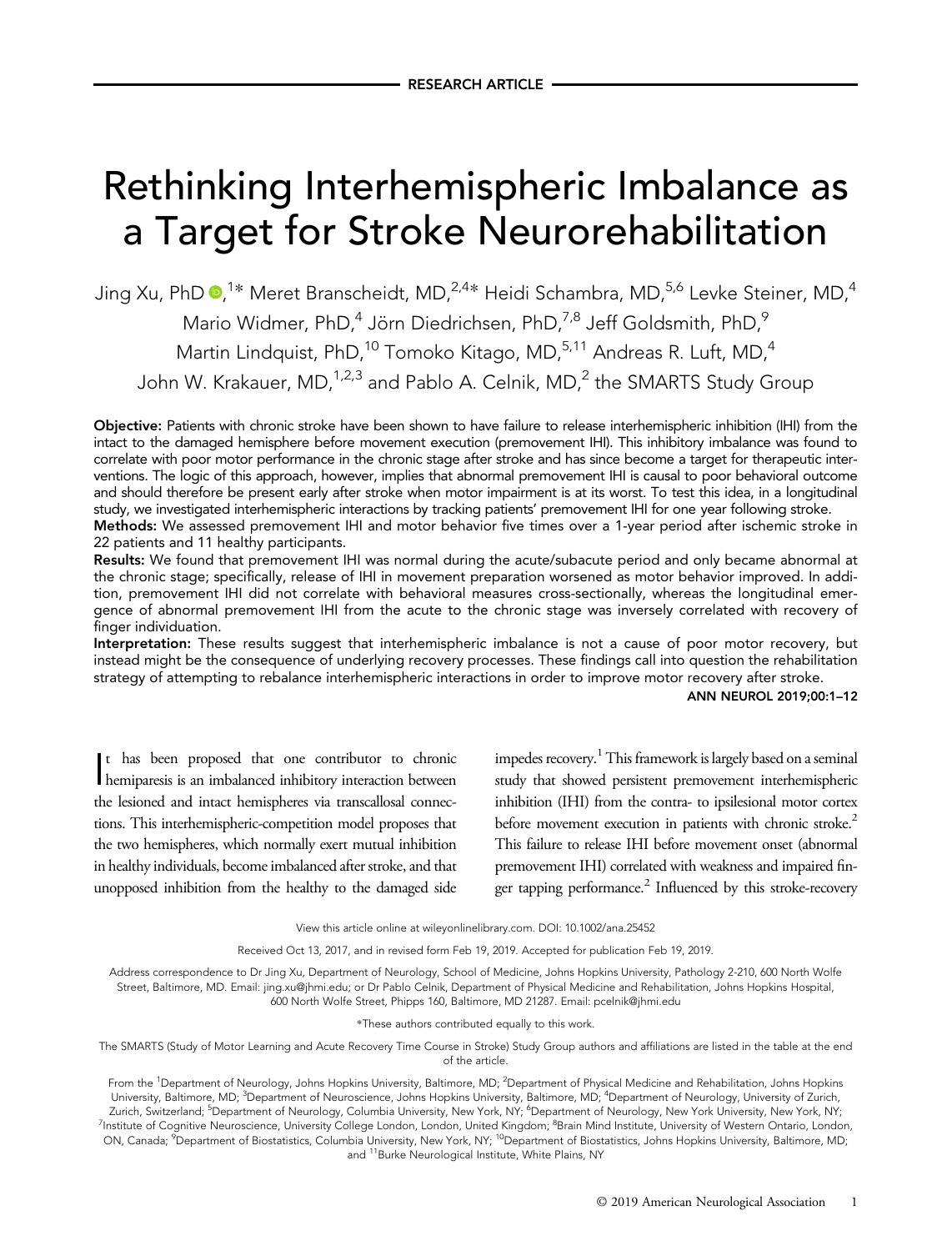model, numerous studies in the neurorehabilitation field have used different approaches (e.g. brain stimulation, peripheral stimulation, and transient deafferentation) in an attempt to downregulate excitability in the unaffected hemisphere and thus rebalance putative abnormal IHI (see recent studies<sup>3,4</sup> and reviews<sup>5–7</sup>).

The problem with the interhemispheric-competition model is that abnormal premovement IHI has only been described in patients with chronic stroke and relatively mild impairment. Stinear and colleagues,<sup>8</sup> using an indirect measure of IHI, recently found no evidence for interhemispheric imbalance in the first 3 months after stroke. To date, it remains unclear whether imbalanced interhemispheric interactions are present in the context of movement early after stroke, whether they evolve over time, and whether they have any predictive value for motor recovery. If interhemispheric interactions are normal early after stroke, then designing rehabilitation strategies based on the interhemispheric-competition model is questionable. Here, in a longitudinal observational study of patients with mild-to-moderate hemiparesis, we investigated the evolution of premovement IHI over the first year after stroke and related it to motor recovery of the hand. To this end, we followed the same inclusion-exclusion criteria and procedures as the seminal study of Murase and colleagues.<sup>2</sup>

## Participants and Methods

## **Participants**

Twenty-two patients with hemiparesis from first-time ischemic stroke (7 female; mean age,  $57.5 \pm 16$  years; 15 righthanded according to the Edinburgh Handedness Inventory $^9$ ) were recruited from three centers (The Johns Hopkins Hospital and Affiliates [JHM], Columbia University Medical Center [CU], and The University Hospital of Zurich & Cereneo Center for Neurology and Rehabilitation [UZ]) for a prospective cohort study over the course of four years. All patients met the following inclusion criteria: (1) first-ever ischemic stroke confirmed by magnetic resonance imaging within the previous two weeks; (2) one-sided upper extremity weakness (Medical Research Council <5). We excluded patients with the following criteria: contraindications to magnetic stimulation, age <21 years, hemorrhagic stroke, spaceoccupying hemorrhagic transformation, bilateral hemiparesis, traumatic brain injury, encephalopathy, global inattention, visual-field cut larger than a quadrantanopia, receptive aphasia, inability to give informed consent or understand the tasks, major neurological or psychiatric illness that could confound performance/recovery, or a physical or other neurological condition that would interfere with arm, wrist, or hand function recovery. See Table 1 for details of patient characteristics.

We also recruited 11 age-matched healthy control participants (4 female; mean age,  $64 \pm 9$  years; all right-handed) at the three centers. All participants gave written consent and the respective institutional research board at each study center approved all procedures. All procedures were in compliance with the Declaration of Helsinki. All patients were tested at five time points over a 1-year period (Table 2).

## Assessment of Interhemispheric Inhibition with Transcranial Magnetic Stimulation

Transcranial Magnetic Stimulation Procedures And IHI Assessments. Participants were comfortably seated in an armchair, arms resting on a pillow, and faced a computer monitor. IHI was assessed by a double-pulse paradigm<sup>2,10</sup> (Fig 1A), with two figure-of-eight coils (diameters of wings 70 and 50 mm), each connected to a Magstim-200 magnetic stimulator (Magstim Co Ltd, Whitland, UK). The larger coil was placed tangentially over the lesioned M1 (for testing stimulus [TS]), with the handle oriented toward the back of the head and laterally at a 45-degree angle from the midsagittal line. The smaller coil was oriented perpendicular to midsagittal line over the unaffected M1 (for conditioning stimulus [CS]). For healthy agematched controls, the CS was always applied to the right M1 and the TS to the left M1, contralateral to the moving right hand. The positions of the coils on the skull were adjusted to produce a maximal response in the contralateral first dorsal interosseus (FDI) muscles (the hotspots). A frameless stereotactic neuronavigation device (Brainsight; Rogue Research Inc, Montreal, QC, Canada) was used to track coil positions within and across sessions.

Two stimulation conditions were used to calculate IHI: nonconditioned (NC) trials (NC: TS-only), where only a TS pulse was delivered, and conditioned (C) trials (C: CS + TS), where a CS pulse was delivered before a TS pulse with an interstimulus interval (ISI) of 10 ms. Conditioned and unconditioned trials were intermixed and randomized throughout the testing session.

IHI was assessed in two contexts: at rest (resting) and during movement preparation (premovement). Following a previous study, IHI at rest was obtained in order to determine the stimulation parameters for premovement IHI. $^{2}$  For resting IHI, intensities of TS and CS were first set at the minimum level of maximal stimulator output (MSO) that produced a contralateral motor-evoked potential (MEP) with amplitude 0.5 to 1.0 mV. CS intensity was then adjusted to produce a ~50% reduction in TS-MEP amplitude. The resting-IHI assessment consisted of a block of 36 trials with 18 each for NC and C stimulation.

During the premovement IHI task, while the participant performed a simple reaction-time (RT) task, a transcranial magnetic stimulation (TMS) pulse was then delivered on each trial at four possible epochs: 20, 50, 80, and 95% of each participant's RT (see the section below, Fig. 1B). TS intensity was determined in the same way as for resting IHI.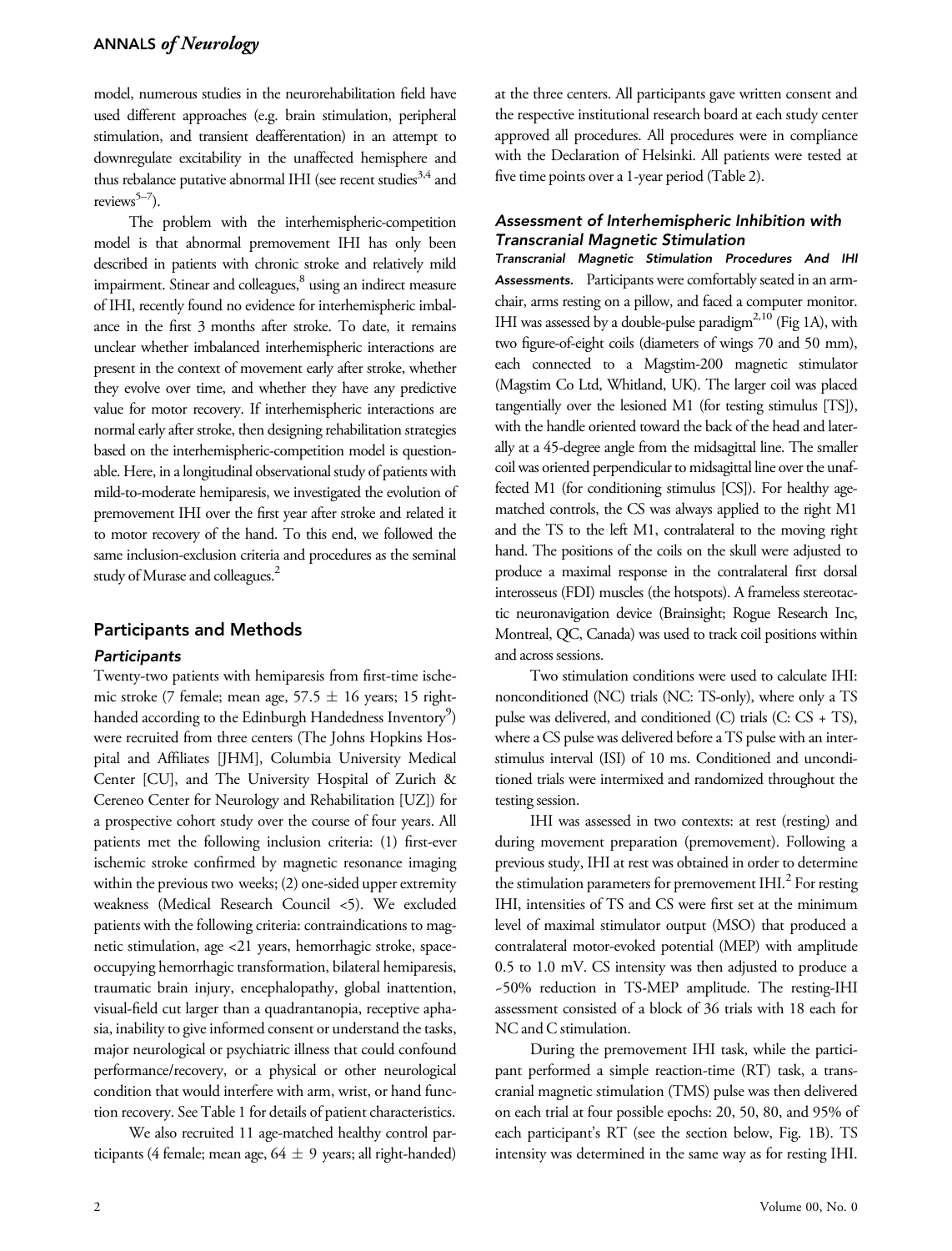| TABLE 1. Patient Characteristics <sup>a</sup>                                                                                                                                          |             |               |               |               |                    |                     |  |
|----------------------------------------------------------------------------------------------------------------------------------------------------------------------------------------|-------------|---------------|---------------|---------------|--------------------|---------------------|--|
| Patient                                                                                                                                                                                | <b>Sex</b>  | Age at Stroke | Handedness    | Paretic Side  | <b>Initial FMA</b> | <b>Initial MoCA</b> |  |
| $\mathbf{1}$                                                                                                                                                                           | $\mathbf M$ | 57            | ${\bf R}$     | ${\bf R}$     | 48                 | $27\,$              |  |
| $\sqrt{2}$                                                                                                                                                                             | $\mathbf M$ | 66            | ${\bf R}$     | $\mathbf L$   | 65                 | 25                  |  |
| $\boldsymbol{\beta}$                                                                                                                                                                   | $\mathbf M$ | 65            | ${\bf R}$     | $\mathbf L$   | 30                 | 25                  |  |
| $\sqrt{4}$                                                                                                                                                                             | $\rm F$     | 66            | ${\bf R}$     | $\mathbf L$   | 60                 | 19                  |  |
| $\mathfrak{S}$                                                                                                                                                                         | $\rm F$     | 63            | $\mathbf L$   | $\mathbf L$   | 57                 | $26\,$              |  |
| $\epsilon$                                                                                                                                                                             | $\mathbf M$ | 56            | ${\bf R}$     | $\mathbf L$   | 64                 | $24\,$              |  |
| $\boldsymbol{7}$                                                                                                                                                                       | $\rm F$     | 64            | $\mathbf L$   | ${\mathbf R}$ | $20\,$             | $16\,$              |  |
| $\,$ 8 $\,$                                                                                                                                                                            | $\rm F$     | 60            | $\mathbf L$   | ${\bf R}$     | 55                 | $21\,$              |  |
| $\mathfrak{g}$                                                                                                                                                                         | $\mathbf M$ | 64            | $\mathbf L$   | $\mathbf L$   | 63                 | 25                  |  |
| $10\,$                                                                                                                                                                                 | $\mathbf M$ | $24\,$        | ${\bf R}$     | $\mathbf L$   | 35                 | 23                  |  |
| $1\,1$                                                                                                                                                                                 | ${\bf F}$   | 67            | ${\bf R}$     | ${\bf R}$     | 16                 | $23\,$              |  |
| $12\,$                                                                                                                                                                                 | $\mathbf M$ | 42            | $\mathbf L$   | ${\bf R}$     | 54                 | 25                  |  |
| $13\,$                                                                                                                                                                                 | $\mathbf M$ | 35            | ${\bf R}$     | $\mathbf L$   | $\sqrt{4}$         | 29                  |  |
| 14                                                                                                                                                                                     | $\mathbf M$ | $\sqrt{48}$   | $\mathbf L$   | $\mathbf L$   | 16                 | 25                  |  |
| 15                                                                                                                                                                                     | $\mathbf M$ | $74\,$        | ${\bf R}$     | ${\bf R}$     | 5                  | 25                  |  |
| $16\,$                                                                                                                                                                                 | ${\bf F}$   | $80\,$        | ${\bf R}$     | ${\bf R}$     | 9                  | $24\,$              |  |
| $17\,$                                                                                                                                                                                 | ${\bf F}$   | 64            | ${\bf R}$     | $\mathbf L$   | 58                 | 19                  |  |
| $18\,$                                                                                                                                                                                 | $\mathbf M$ | $22\,$        | ${\bf R}$     | ${\bf R}$     | 63                 | $27\,$              |  |
| 19                                                                                                                                                                                     | $\mathbf M$ | $84\,$        | ${\mathbf R}$ | ${\bf R}$     | 30                 | 26                  |  |
| $20\,$                                                                                                                                                                                 | $\mathbf M$ | 53            | $\mathbf L$   | ${\bf R}$     | 30                 | 29                  |  |
| $21\,$                                                                                                                                                                                 | $\mathbf M$ | 54            | ${\bf R}$     | $\mathbf L$   | 59                 | $21\,$              |  |
| $22\,$                                                                                                                                                                                 | $\mathbf M$ | 58            | ${\bf R}$     | $\mathbf L$   | 61                 | $23\,$              |  |
| <sup>a</sup> Sex, age (yr), handedness, paretic side, initial FMA (Fugl-Meyer upper limb score, maximum = 66), and initial MoCA (Montreal Cognitive Assess-<br>ment, maximum = $30$ ). |             |               |               |               |                    |                     |  |

To assess CS intensity in the context of movement execution, participants were asked to perform the same RT task when double-TMS pulses were delivered at an estimated 50% of RT on each trial, and CS intensity was adjusted to the level approximating 50% of the TS-MEP. This adjustment was to probe the largest possible dynamic range of CS modulation during premovement IHI testing. As described previously,<sup>2</sup> when probed at different times during the RT, a healthy control's typical IHI curve shows an initial reduction, followed by increases of MEP when stimulation is delivered closer to movement onset, that is, IHI switches to facilitation (release of inhibition).

A total of six blocks, with 24 premovement IHI trials per block, were run in each testing session, with 18 pulses per stimulation/time-epoch condition. Sessions were not run if patients could not abduct their index finger or if the stimulation intensity was too high to obtain both resting and premovement IHI (required ≥90% MSO to elicit an MEP >0.5 mV). These patients were still included in the study if IHI could be obtained in subsequent visits.

Resting motor threshold (rMT) for both FDIs were determined as the minimal TMS intensity required to evoke MEPs of  $-50 \mu V$  (peak-to-peak amplitude) in the targeted muscle on five of ten consecutive trials.

Because MEP amplitudes increase in the moving effector immediately before movement onset, leading to large MEP that can mask the true size of release of inhibition (or contralateral facilitation), we compared MEP amplitudes recorded during the premovement IHI procedure with maximal amplitudes obtained in each participant using assessment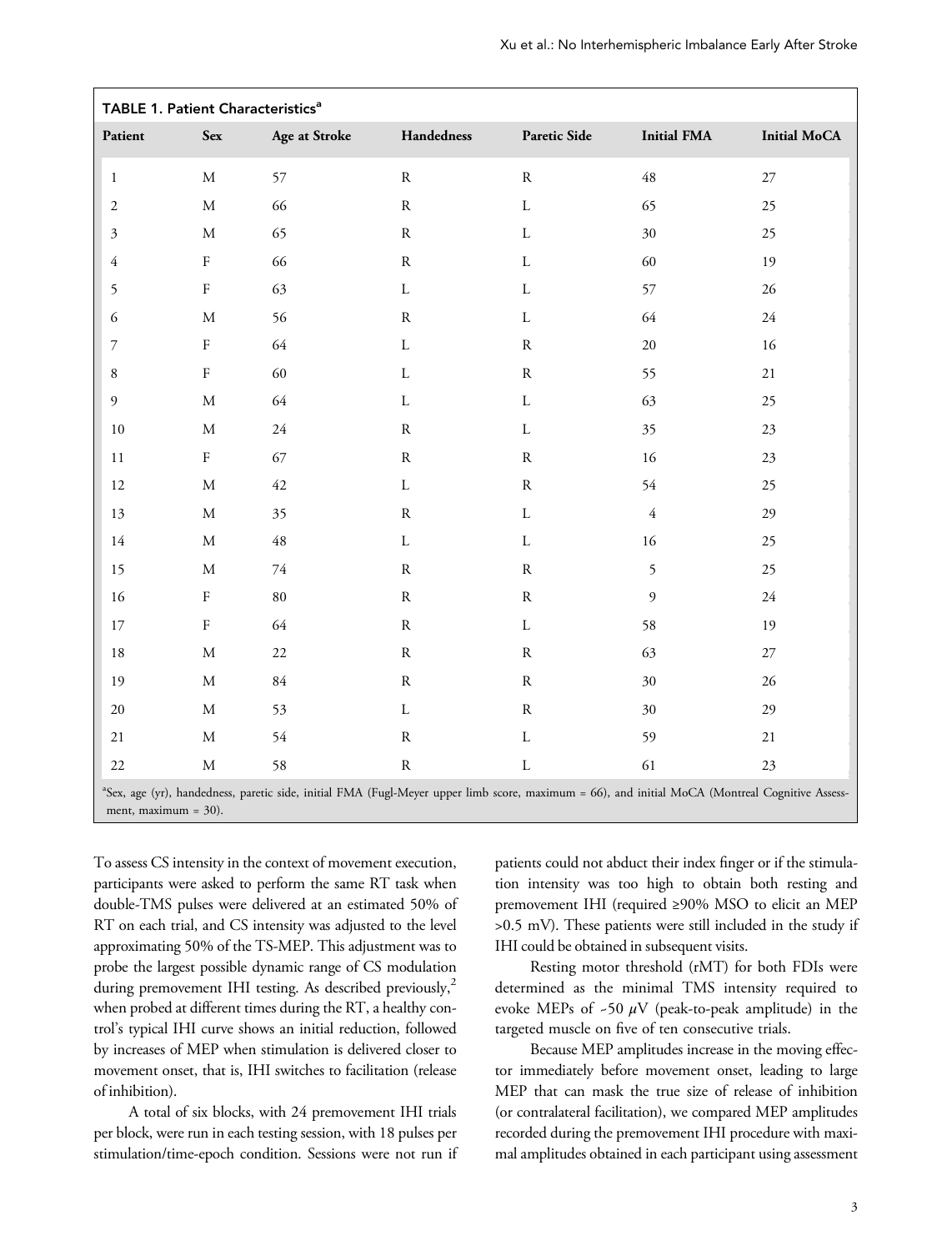| TABLE 2. Distribution of Assessment Time and Data Obtained |            |                |            |                 |                 |  |  |  |
|------------------------------------------------------------|------------|----------------|------------|-----------------|-----------------|--|--|--|
| Total $N = 21$                                             | W1         | W <sub>4</sub> | W12        | W <sub>24</sub> | W <sub>52</sub> |  |  |  |
| No. of weeks post stroke                                   | $1$ to $2$ | $4$ to 6       | 12 to $14$ | 24 to 26        | 52 to 54        |  |  |  |
| No. of days post stroke                                    | $12 \pm 3$ | $34 \pm 5$     | $93 \pm 8$ | $184 \pm 12$    | $369 \pm 10$    |  |  |  |
| No. of patients                                            |            |                |            |                 |                 |  |  |  |
| <b>IHI</b> obtained                                        | 10 (48%)   | 13 (62%)       | 14 (67%)   | 18 (86%)        | 16 (76%)        |  |  |  |
| $\Delta$ IHI obtained                                      | 8 (38%)    | 11 (52%)       | 12 (57%)   | 16 (76%)        | 15 (71%)        |  |  |  |
| MEP count <9 (early TMS epochs)                            | $0(0\%)$   | 1(5%)          | 1(5%)      | $0(0\%)$        | $0(0\%)$        |  |  |  |
| MEP count <9 (late TMS epochs)                             | $2(10\%)$  | 1(5%)          | 1(5%)      | $2(10\%)$       | 1(5%)           |  |  |  |
| No MEP                                                     | 4(19%)     | $2(10\%)$      | $0(0\%)$   | $0(0\%)$        | $0(0\%)$        |  |  |  |
| $TS > 90\%$ MSO                                            | $3(14\%)$  | 4(19%)         | $2(10\%)$  | $0(0\%)$        | $0(0\%)$        |  |  |  |
| No reliable movement                                       | 6(29%)     | $3(14\%)$      | $2(10\%)$  | $0(0\%)$        | $0(0\%)$        |  |  |  |
| Other missing                                              | $2(10\%)$  | $0(0\%)$       | 3(14%)     | 3(14%)          | 5(24%)          |  |  |  |

The first two rows are the number of weeks and days poststroke at each time point of assessment. The following two rows are patient counts with obtained data. The following six categories are counts of missing data for various reasons: MEP count <9 at early TMS epochs (20 and 50% RT) are likely attributed to lack of big enough MEP size (>50 μV), whereas those at late TMS epochs (80 and 95% RT) are likely attributed to TMS pulses occurring during the movement; "No MEP" or "TS >90% MSO" can sometimes be overlapping with "No reliable movement (index finger abduction)" count in cases of complete plegia; "Other missing" cases include data missing for random reasons: missed the time window, patient dropped out of the study, patients refused to continue the session, or technical issues during the session. Percentages out of the total  $N = 21$  are presented in parentheses.

IHI = interhemispheric inhibition; MEP = motor-evoked potential; MSO = maximal stimulator output; RT = reaction time; TMS = transcranial magnetic stimulation; TS = test stimulus.

of active corticospinal tract (aCST). This was done with 18 single pulses delivered at 100% MSO with an ISI of 5 to 7 seconds, while the participant was actively contracting the contralateral FDI at a constant level of 20% of their maximum voluntary contraction force.

EMG Recording. Electromyogram (EMG) activity was monitored from surface electrodes placed over the FDI in both hands. Three EMG systems were used at the three sites: SX230-100 and K800, Biometrics Ltd. (CU); AMT-8; Bortec Biomedical Ltd. (JHM); and Telemyo desk receiver, Noraxon (UZ). The Biometrics EMG signal was sampled at 1,000 Hz, amplified 1,000×, band-pass filtered at 15 to 450 Hz; the AMT-8 EMG signal was sampled at 1,000 Hz, amplified 1000×, band-pass filtered at 10 to 1,000 Hz; and the Noraxon EMG was sampled at 1,500 Hz, amplified 500×, band-pass filtered at 15 to 450 Hz. EMG signals were used to determine RTs and MEP amplitudes (see below the Measures of Premovement IHI section).

## Simple Reaction-Time Task for Premovement IHI Assessment

Premovement IHI was assessed while participants performed a simple RT task. The participants were instructed to make a

voluntary index-finger abduction in response to a GO-cue (green dot). Patients used their paretic hand, whereas healthy volunteers always performed the task with their right hand. The GO-cue was displayed on the monitor for 2 seconds and disappeared at the end of the trial. The intertrial interval was 5 seconds plus 0 to 2 seconds of jitter to prevent anticipation.

Before the IHI procedure, each participant performed the simple reaction task for 30 trials to determine their average RT. The last 15 trials were used to calculate the RT.

# Stroke-Related Behavioral Assessments

All patients' and controls' upper-extremity motor impairment was determined with the Fugl-Meyer Assessment (FMA),<sup>11</sup> following the same schedule as premovement IHI. Hand function was also tested within  $\pm 4.6$  days from the TMS experiment, as previously described.<sup>12</sup> Briefly, participants were instructed to move each finger in isolation on an ergonomic device that measures the isometric force generated by each digit. A strength index was calculated from the maximum voluntary force (MVF) of individual finger flexion, normalized to the MVFs on the nonparetic side at the 1-year time point. An individuation index was derived from the activation in the noninstructed fingers as a function of force produced by the instructed finger pressing to four levels of target forces.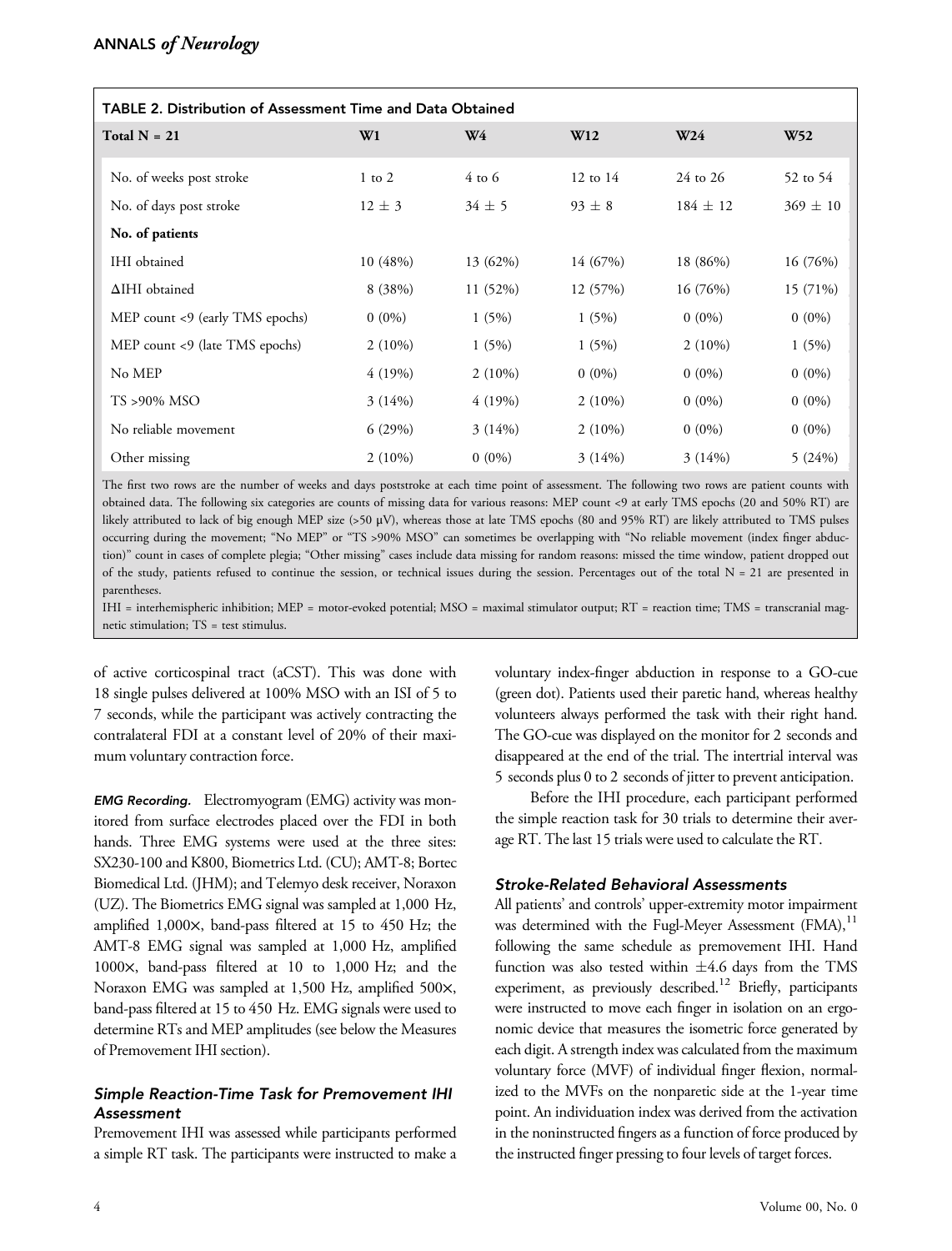

FIGURE 1: Schematic illustration of the premovement Interhemispheric Inhibition (IHI) paradigm. (A) A test stimulus (TS) was delivered over the lesioned hemisphere, and a conditioning stimulus (CS) was applied over the intact hemisphere before index finger abduction of the paretic hand (or right hand in healthy agematched controls). In nonconditioned (NC) trials, only the TS was delivered, whereas in conditioned (C) trials, the CS preceded TS by 10 ms. EMG signals were recorded from the first dorsal interosseous muscle (FDI) of the moving hand. (B) TMS pulses were delivered at four timing epochs relative to the individual's mean reaction time, estimated from a simple-reaction task. EMG = electromyography.

## Measures of Premovement IHI

EMG was used to measure RT and peak-to-peak amplitudes of the MEPs elicited in FDI of both hands. Both RTs and MEPs were identified using custom-made MATLAB scripts (The MathWorks, Inc., Natick, MA) from the EMG recordings. The RT was manually identified with the following criteria: peak-to-peak waveforms of EMG activity >100  $\mu$ V and lasting longer than 50 ms following the GO-cue.

The following trial types were excluded from further analysis: (1) trials with any background EMG activity > 20  $\mu$ V in the 150-ms window preceding the TMS pulse in either FDI; (2) MEP size <50  $\mu$ V; (3) MEP occurrence after

movement onset; and (4) RT >1,000 ms. An analysis of the background pretrigger EMG across different TMS epochs was also conducted to rule out the potential influence of systematic differences in background EMG on the premovement IHI results.

Resting and premovement IHI was computed as the ratio C/NC. An IHI ratio of 1 indicates no IHI. To prevent averaging epochs with too few MEP observations, a minimum of nine good MEPs (one-half of the total count) was required to compute the ratio. A good TS-MEP was defined as: (1) no background EMG activity in the 150-ms window before the TMS pulse; (2) the MEP occurred before movement onset; (3) peak-to-peak amplitude was >50  $\mu$ V; and (4) distinct movement is detectable (EMG >100  $\mu$ V for >50 ms) within 1,000 ms after the GO-cue. TMS timing epochs with less than nine good MEPs were counted as missing values. To evaluate the reproducibility of the IHI ratio as the main dependent variable in this study, we computed its Cronbach's alpha.13,14 Mathematically, alpha is equivalent to the averaged split-half correlation of all possible splits of the existing data:

$$
a = \frac{1}{N_{all\ splits}} \sum_{i=1}^{N_{all\ splits}} r_i.
$$

To assess the evolution of IHI during movement preparation, we derived three other measures:  $IHI_{EARLYEPOCH}$  = mean  $(HH_{20\% RT}$ ,  $HH_{50\% RT}$ ,  $HH_{LATE-EDCH}$  = mean( $HH_{80\% RT}$  $IHI_{95\% RT}$ , and  $\Delta IHI = IHI_{LATE\text{-}EPOCH} - IHI_{EARLY\text{-}EPOCH}$ . ΔIHI therefore reflects the amount of release of IHI during movement preparation. A value of  $\Delta IHI = 0$  indicates no modulation of inhibition,<sup>15</sup> whereas a positive value implies a release of inhibition during movement preparation. Hereinafter, we will use ΔIHI as an operational definition of premovement IHI to refer to the level of release of inhibition preceding movement onset.

#### Statistical Analysis

Data analysis was done with custom-written MATLAB and R (R Core Team, 2017) routines. Given that there were missing sessions (on average, each patient completed 3.4 sessions and each healthy control completed 3.5 sessions, out of a total of 5), we used two analysis approaches: (1) For the primary analysis, we assumed missing ΔIHI values arose at random (MAR) and used linear mixed-effects models implemented in the lme4 package in  $R^{16}$  to test for changes in the neurophysiology and behavioral measures over time, with a random factor of Subject, and fixed factors of Time-Point (five time points from W1 to W52, or acute/subacute versus chronic), Hand-Condition (paretic, nonparetic, and/or control), and/or TMS-Epoch (early versus late TMS timing). (2) Because there are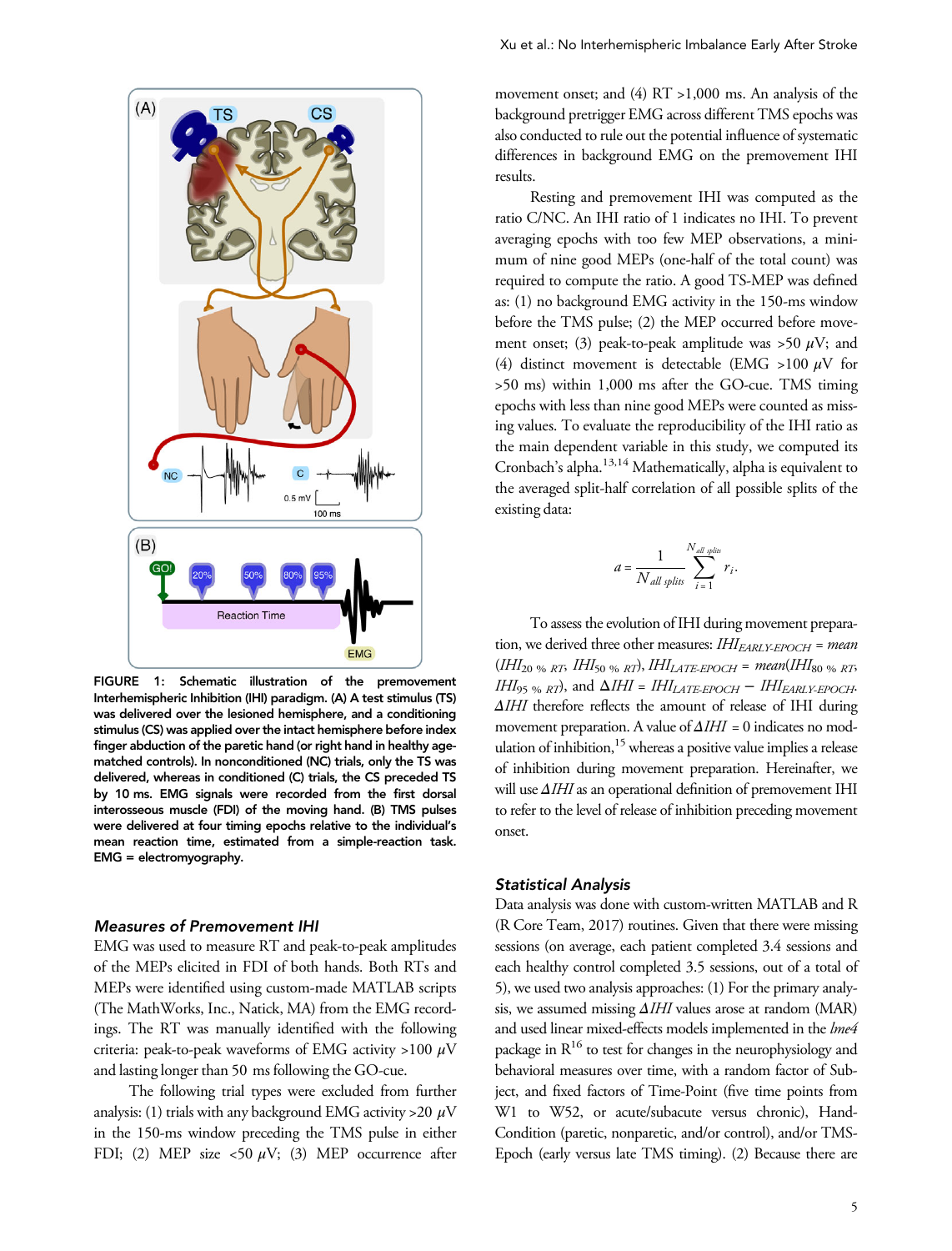cases where data were missing due to severity of impairment, specifically when there was no reliable finger abduction and/or MEP at a given assessment session (Table 2), there was a concern about the possibility of a systematic relationship between premovement IHI and missingness. We therefore conducted a sensitivity analysis by imputing missing values under different data-generating mechanisms. Specifically, for all missing values belong to the category of severity dependent (Table 2) we implemented the assumptions of either no dependency or strong dependency between premovement IHI and the severity of initial impairment (Fig 3D,E). No dependency mimics the MAR assumption of the mixed model, with imputed samples drawn from  $N-(\mu_{(t, patient)}, \sigma_{(t, patient)}),$  where  $\mu_{(t, patient)}$  and  $\sigma_{(t, patient)}$  are estimated from patient data at each time point; whereas strong dependency represents a scenario in which severely affected patients have  $\Delta IHI$  values centered at 0, with imputed samples from  $N-(0, \sigma_{\text{pattern}})$ , where  $\sigma_{\text{pattern}}$  is estimated from all patients' data. For each data set containing imputed values, we fit the linear mixed model as specified above to account for other missingness. Analysis of variance (ANOVA) tests for sensitivity analyses were conducted by pooling significance tests of multiply-imputed data sets.<sup>17</sup>

For behavioral results, we included all available behavioral data, including the sessions in which we could not obtain IHI.

## Results

We tested a total of 22 patients from the acute to chronic stages after stroke and 11 healthy controls. Each participant was expected to undergo five testing sessions over the course of a 1-year period. One patient appeared to meet initial inclusion criteria, but was later found to have bilateral strokes and was excluded from further analysis. The final analysis included a total of 110 premovement IHI sessions from 21 patients and 11 controls. Thirteen patients and eight controls completed ≥3 sessions. The distributions of assessment time and missing data are presented in Table 2. Nontested sessions were treated as missing data, and all available data were used in the statistical analyses. The data showed good reliability for the major dependent variable, IHI ratio ( $\alpha$  = 0.74 and 0.79 for patients and controls, respectively; Participants and Methods). Figure 2 shows the distribution of lesions defined using diffusion tensor images (details reported in our earlier publication<sup>12</sup>).

## Premovement IHI Changed from Normal to Abnormal as Paresis Improved from the Acute to the Chronic Stage

Our main goal was to determine how IHI before movement onset evolves over the first year after stroke and how this relates to motor recovery. Figure 3A shows a representative patient's IHI curves at the acute/subacute and chronic stages, as compared to a healthy age-matched control. Figure 3B,C shows

the group data for controls and patients. Visual inspection of these curves suggests that, consistent with the previous report by Murase and colleagues,<sup>2</sup> patients in the chronic stage had an abnormal IHI pattern, characterized by the absence of release of inhibition at movement onset. Crucially, however, in the acute/subacute period (W1–12) release of IHI at movement onset in patients did not appear to differ from controls. Specifically, the IHI ratio at weeks 1 to 12 poststroke increased over the movement-preparation interval, approaching a ratio of 1 at later stimulation epochs (80–95% RT), indicating a level of release of inhibition before movement onset similar to healthy controls.

Given that in previous reports, and corroborated here, the poststroke abnormality in premovement IHI is most apparent at movement onset, our statistical analyses focused on  $\Delta IHI$ , as in earlier studies.<sup>15,18</sup>  $\Delta IHI$  is the difference between IHI<sub>LATE-EPOCH</sub> and IHI<sub>EARLY-EPOCH</sub>, which captures the level of release of IHI immediately preceding movement onset (Participants and Methods). An ANOVA using a mixedeffects model for ΔIHI yielded a significant Week × Group (patients versus controls) interaction ( $\chi^2$  = 4.59;  $p$  = 0.03). The evolution of ΔIHI from the acute/subacute to the chronic stage after stroke clearly showed that at earlier stages (W1–12), patients and controls were similar  $(t_{(21)} = 0.50; p = 0.62)$ , whereas the two groups started to diverge from W24 onward  $(t_{(31)} = 3.30, p = 0.0025;$  Fig. 3D). Our sensitivity tests also indicate that this trend is robust to the differences in the datagenerating mechanisms considered ( $p = 0.028$  for MAR and  $p = 0.10$  for informed missingness; Fig. 3D, E, Participants and Methods). To directly compare  $\Delta IHI$  in the acute versus the chronic stage, we pooled data into two Time-periods: mean (W1–12; acute/subacute for patients) and mean (W24–52; chronic for patients). This data pooling was further supported by our observation that there was no difference in patients'  $\Delta IHI$  from W1 to W12 ( $p = 0.17$ ) or from W24 to 52 ( $p = 0.70$ ). The mixed-effects model with Time-period and Group (patients versus controls) as fixed factors showed a significant interaction ( $\chi^2$  = 6.68;  $p$  = 0.01). These results show that patients' premovement IHI progressed from normal in the acute/subacute period to abnormal in the chronic stage in the case of mild-to-moderate paresis (Fig. 3F).

## The Development of Abnormal Premovement IHI Was Inversely Correlated with the Extent of Finger Individuation Recovery

Our cohort of patients was mild to moderately impaired in the acute stage (FMA<sub>INITIAL</sub> Mean =  $41 \pm 22$ ; Table 1). Motor recovery was quantified using three behavioral measures: FMA, Strength and an Individuation Index for finger (ability to move digits independently; Participants and Methods).<sup>12</sup> All three measures showed good early recovery (Strength:  $\chi^2$  = 28.07;  $p < 0.001$ , Individuation:  $\chi^2 = 13.64$ ;  $p < 0.001$ , and FMA: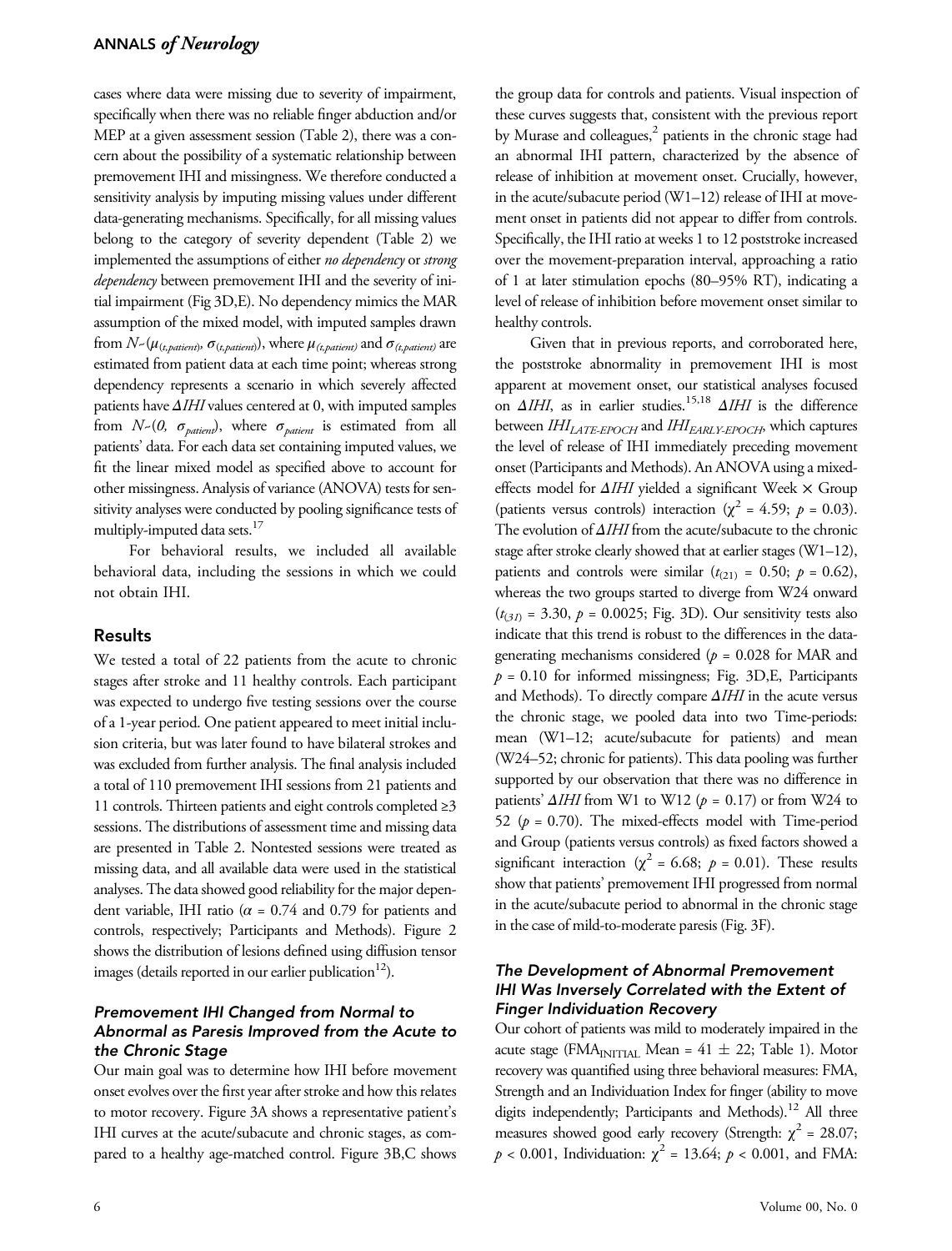

FIGURE 2: Lesion distribution of patients (N = 21). Averaged lesion distribution mapped to JHU-MNI space,<sup>30</sup> with lesion flipped to one hemisphere. Color bar indicates patient count.

 $\chi^2$  = 28.07;  $p < 0.001$ ), but then plateaued after the subacute stage (Fig 4).

We then sought to determine whether there was any correlation between abnormal premovement IHI and motor behavior. To address this question, we first examined the cross-sectional correlation between ΔIHI and all three behavioral measures at both the acute/subacute and chronic stages; none of the correlations were significant



FIGURE 3: Release of IHI before movement onset. (A) IHI curves for a representative patient and a healthy control. These exemplar IHI profiles illustrate the normal release of IHI in patients at the acute/subacute stage, comparable to control subjects, and the lack of normal release of IHI during the chronic period. (B) Overall mean IHI curves for healthy controls. Because there were no differences over time in premovement IHI in controls (mixed-effects model with Week and TMS-Timing as fixed factors showed no significant effect of Week,  $\chi^2$  = 0.067, p = 0.80, but significant main effect of TMS-Timing,  $\chi^2$  = 22.28, p < 0.001), we averaged control data across weeks. (C) IHI curves for each time point over the 1-year period for patients. (D) Evolution of ΔIHI for patients and controls over the 1-year period. Patients showed close to control level of ΔIHI in the acute/subacute periods (W1–12), but their ΔIHIs became abnormal at the chronic stage. Shaded plots in gray and red are sensitivity analysis with two imputation schemes with MAR and informed-missingness cases, respectively, where missing not at random (MNAR) cases are imputed with 1,000 samples from  $N \sim (\mu_{(t, patient)} \sigma_{(t, patient)})$  or  $N \sim (0, \sigma_{patient})$ .  $\mu_{(t, patient)}$  and  $\sigma_{(t, patient)}$  are estimated from patients data at each time point and  $\sigma_{\text{pattern}}$  is estimated from all patients' data. (E) Distribution of p values from sensitivity analysis with multiple imputation for the MAR and informed-missingness cases. (F) Change of IHI level at different movement preparation epochs in patients from the acute/subacute to chronic stage after stroke. There was a significant interaction of IHI<sub>EARLY-EPOCH</sub> vs IHI<sub>LATE-EPOCH</sub> or acute/subacute and chronic stages ( $\chi^2$  = 4.34, p = 0.037), but no differences when comparing across acute/subacute vs chronic stages for IHI<sub>EARLY-EPOCH</sub> (t<sub>(14)</sub> = 0.75; p = 0.47) or IHI<sub>LATE-EPOCH</sub> (t<sub>(14)</sub> = 1.69; p = 0.11). Means and variances in all plots were estimated by mixed models. IHI = interhemispheric inhibition; TMS = transcranial magnetic stimulation.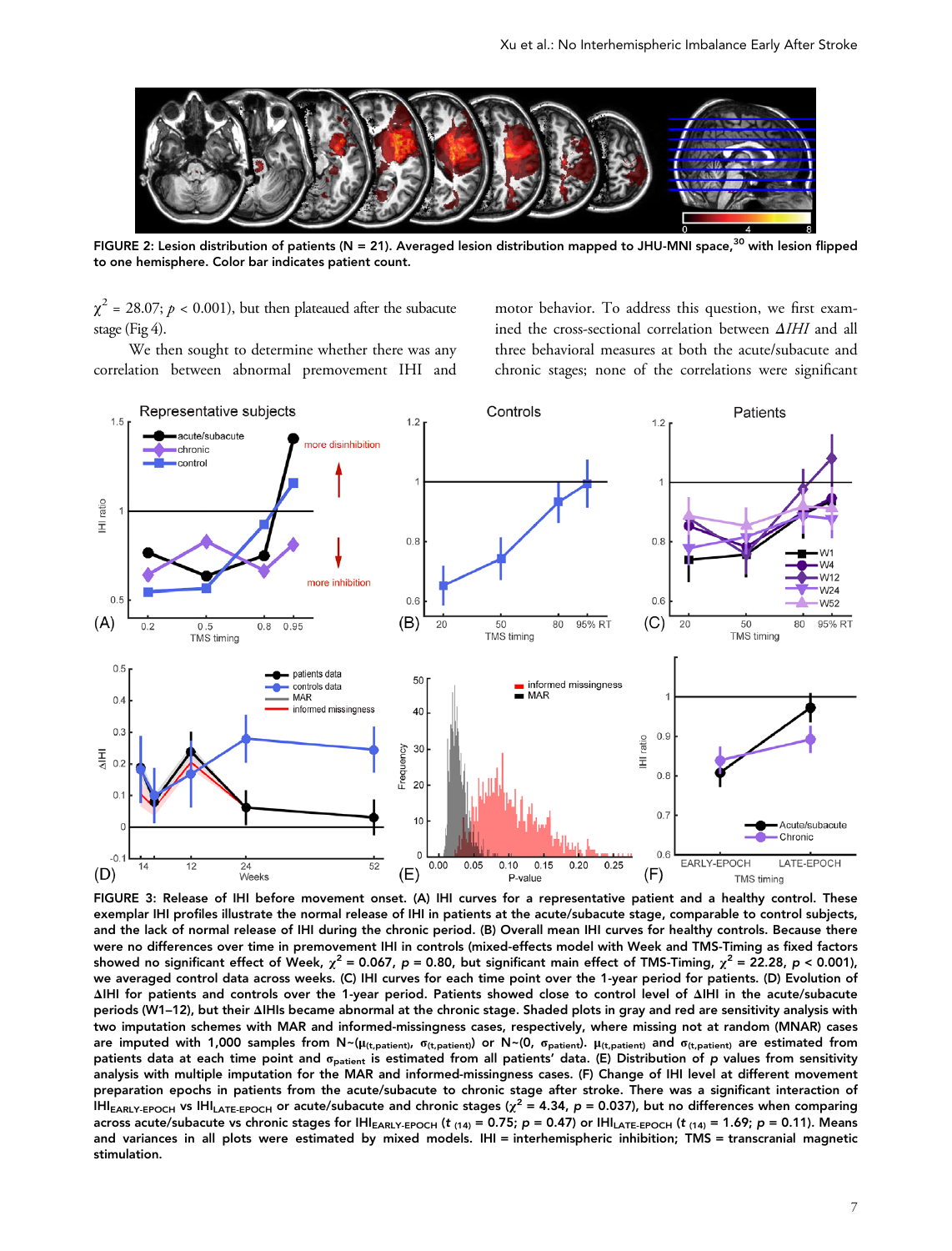

FIGURE 4: Recovery curves for behavior measures of hand function over 1-year period, from week 1 to 52. (A) Strength indices. (B) Individuation indices. (C) FMA. Means and variances are estimated by mixed model. FMA = Fugl-Meyer Assessment.

with the null value (0) lying within 95% confidence intervals (CIs; Table 3). Thus, there was no clear relationship between abnormal premovement IHI with strength, individuation, or motor impairment at any time point.

Both the opposite longitudinal time courses for motor recovery and development of abnormal premovement IHI and the lack of significant cross-sectional correlation between the two suggest that the premovement IHI abnormality was not causally related to behavioral impairment. Instead, the emergence of abnormal premovement IHI (failure-to-release inhibition during movement preparation) may be a marker for underlying recovery processes (see Discussion). To address this alternative possibility, we examined the correlation between longitudinal motor-function recovery (change in behavior) and the emergence of the failure-to-release IHI (reduction in ΔIHI) from the acute/subacute to the chronic stages. We found a strong negative correlation between the reduction of ΔIHI and the amount of improvement in the individuation index ( $r = -0.73$ ;  $p = 0.003$ ; 95% CI, [-0.91, –0.33]). This suggests that the emergence of failure-to-release IHI during movement preparation and poor finger-individuation recovery share a latent cause. We did not find a significant correlation between changes in ΔIHI and changes in the Strength Index ( $r = 0.22$ ;  $p = 0.44$ ; 95% CI, [-0.35,

0.67]; Fig. 5). This observation is consistent with the fact that by week 52 at the group level, patients' strength was not far from healthy levels ( $t_{(26)} = 1.43$ ;  $p = 0.16$ ), but finger individuation was  $(t_{(26)} = 2.43; p = 0.02)$ .

#### Other TMS and Behavioral Measures

In addition to premovement IHI, we also measured the participants' rMT, aCST, and resting-IHI for the FDI muscle (Participants and Methods). Results from these measures are reported in Table 4. Consistent with the previous literature,<sup>2,19</sup> IHIREST in patients and controls did not differ. Patients and controls had comparable TS- and CS-stimulation intensities for both resting and premovement IHI. For rMT, we included sessions when premovement IHI was not obtainable, and consistent with earlier reports,<sup>8,20</sup> the results showed higher rMT on the lesioned hemsphere, reflecting lower level of M1 output at acute-subacute stages in severely impaired patients.

To ensure our premovement IHI results were not attributed to high MEP amplitudes, especially during the later TMS epochs, we compared the MEP sizes obtained from aCST with the single-pulse TS at late TMS epochs (80 and 95% RT; Participants and Methods). If TS-MEPs approach the MEP amplitudes of the aCST, when MEP amplitudes are expected to be near maximal, the amount of IHI modulation

TABLE 3. Cross-Sectional Correlations Between Release of IHI Before Movement Onset (ΔIHI) and Behavioral Measures, FMA, and Strength and Individuation Indices, at Acute/Subacute and Chronic Stages

|                                                                                                                                                                                      | <b>FMA</b>           | Strength             | <b>Individuation</b> |  |  |  |  |
|--------------------------------------------------------------------------------------------------------------------------------------------------------------------------------------|----------------------|----------------------|----------------------|--|--|--|--|
| Acute/subacute $(W1-12)$                                                                                                                                                             | $0.47$ [-0.03, 0.78] | $0.46$ [-0.05, 0.78] | $0.22$ [-0.31, 0.65] |  |  |  |  |
| Chronic $(W24-52)$                                                                                                                                                                   | $0.06$ [-0.50, 0.40] | $0.16$ [-0.32, 0.57] | $0.43$ [-0.03, 0.74] |  |  |  |  |
| Table shows Pearson r values; parentheses represent the 95% confidence interval for each correlation coefficient.<br>IHI = interhemispheric inhibition; FMA = Fugl-Meyer Assessment. |                      |                      |                      |  |  |  |  |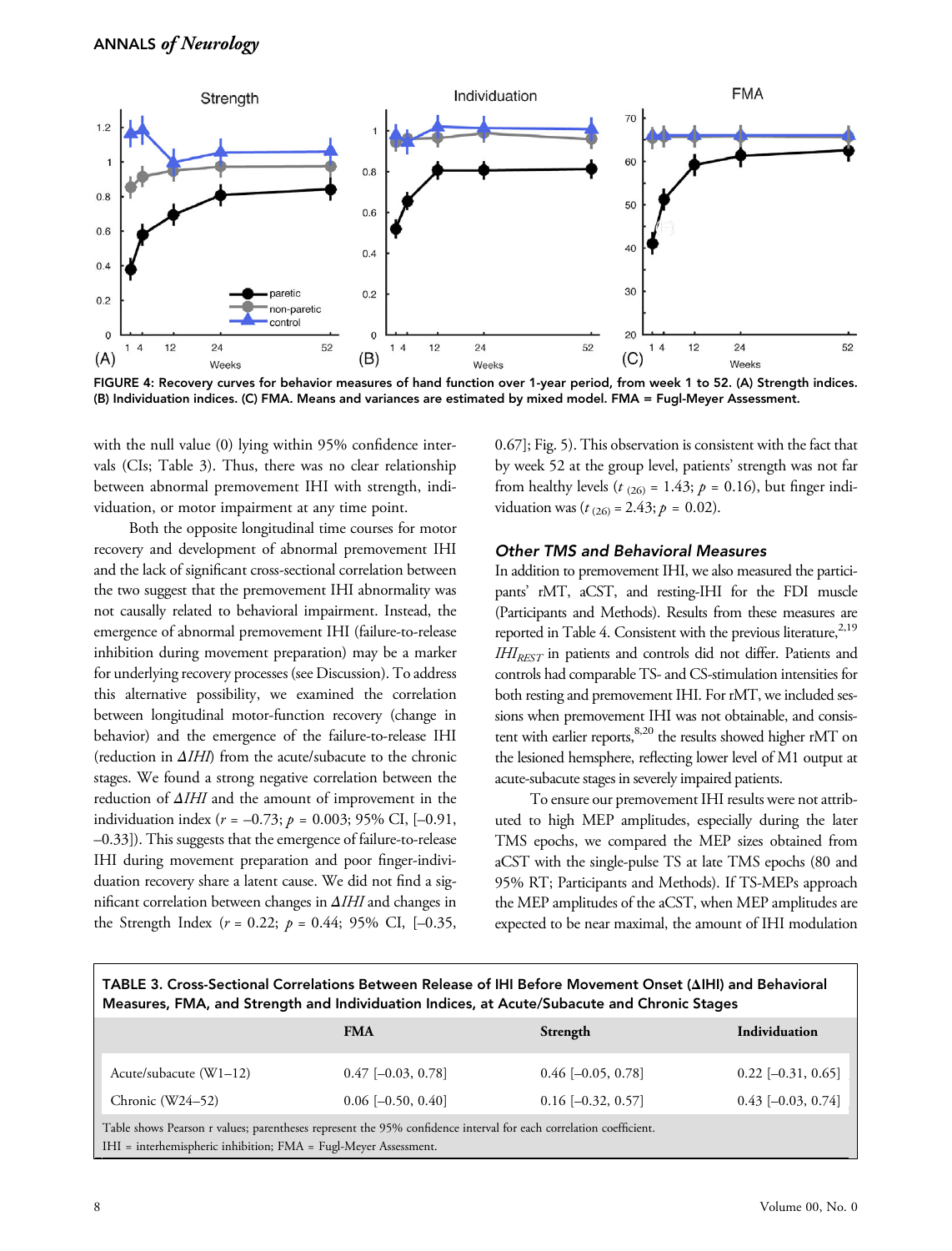

FIGURE 5: Correlations between the reduction of premovement IHI (ΔIHI) from acute/subacute to chronic stages and the amount of behavioral recovery: (A) Strength; (B) Individuation. x- and y-axes are the mean differences between chronic and acute/ subacute behavior measures andΔIHI, respectively.

during movement preparation could lack sufficient dynamic range or be masked. We found, however, that most late-epoch MEP amplitudes were lower than those obtained during the aCST assessment (see statistics in Table 4).

It might be posited that one way that failure-to-release inhibition might influence behavior is to prolong the RT. We therefore examined the relationship between the RT and premovement IHI in the simple RT task. RTs in patients were prolonged compared to controls (Fig 6A,B;  $\chi^2$  = 9.19;  $p = 0.002$ , but this prolongation was not linked to changes in premovement IHI: There was no interaction with ΔIHI and RT ( $\chi^2$  = 0.31;  $p = 0.58$ ).

To rule out the possibility of background EMG influencing the observed premovement IHI patterns, we also performed a mixed-effect model analyses on pretrigger EMG (Participants and Methods). Results showed that background EMG was higher in healthy controls ( $\chi^2$  = 5.46;  $p$  = 0.019) and decreased over time in both groups ( $\chi^2$  = 45.23;  $p$  = 1.77  $\times e^{-11}$ ), possibly attributed to participants becoming more acquainted with the testing procedure (Fig 6C,D). Critically, there was no main effect of conditioned (C) versus nonconditioned (NC) trials, nor any interaction between group and any other factor. Thus, differences in background EMG cannot explain the premovement IHI findings.

Finally, age did not influence the main dependent variable  $\Delta IHI$  ( $\chi^2$  = 0.53;  $p = 0.47$ ), nor did it interact with Week ( $\chi^2$  = 4.73;  $p = 0.09$ ). Similarly, age also did not modulate the behavioral outcome variables in our cohort: Strength, Individuation, FMA, and ARAT.

#### Discussion

In a longitudinal multicenter study, we tracked the evolution of premovement IHI from stroke onset up to 1 year. We used a double-pulse TMS paradigm to test patients and healthy controls at five time points: week 1, 4, 12, 24, and 52. We also tracked patients' finger strength and individuation, and overall

motor impairment (FMA). We found that release of IHI before movement onset was normal in the acute/subacute period and became abnormal in the chronic stage. Conversely, behavioral outcomes were most impaired in the acute/subacute period and improved over time to reach plateau in the chronic stage. In addition to these opposite longitudinal trends for the physiological and behavioral measures, we found no significant cross-sectional correlations between premovement IHI and behavioral measures in the patients (strength and individuation). The only significant correlation was an inverse relationship between the development of abnormal premovement IHI from the acute/subacute to the chronic stage after stroke (i.e. the emergence of the failure-to-release IHI before movement onset) and the amount of recovery in finger individuation across the same period.

In the seminal study by Murase and colleagues,<sup>2</sup> impaired premovement IHI was found in nine patients with chronic stroke. This study has become highly influential and, in our view, was prematurely interpreted by the overall neurorehabilitation field as suggesting a possible causal relationship between IHI and recovery of motor impairment. This interpretation is problematic because: (1) premovement IHI is only one kind of interhemispheric measure; it is possible to assess IHI at other ISIs or interhemispheric facilitation.<sup>21</sup> (2) Premovement IHI is only obtainable in patients with detectable MEPs and finger movements; it cannot be assessed in patients with more severe motor deficits. (3) The study by Murase and colleagues had a small sample of patients at only one time point in the chronic stage, which makes inference about changes over time, or recovery, impossible. The overinterpretation of the Murase and colleagues results led, in turn, to a large number of studies that attempted, or claimed, to rebalance IHI using noninvasive brain stimulation (NIBS) in the acute and chronic stages after stroke.<sup>22-26</sup> What should have been established first, in our view, is the time course of the development of premovement IHI abnormality from the acute/subacute period to the chronic stage.

The critical finding reported here is that in the acute/subacute period, in those patients that could be assessed with this TMS technique, we found *normal* modulation of premovement IHI despite their motor deficits. Failure-torelease premovement IHI only emerged in the chronic stage, whereas the behavioral measures all improved over the same time period. This diametric contrast makes any claim to a causal relationship between abnormal premovement IHI and the motor deficit implausible. Adding to this, we found no significant cross-sectional correlations between premovement IHI and severity of paresis, assessed by FMA, Strength, or Individuation. Admittedly, given the limited statistical power, we cannot definitively rule out the possibility of an association between premovement IHI and a clinical measure. Interestingly, though, a recent meta-analysis $^{27}$  of 112 TMS studies concluded that "there is no clear evidence for hyper-excitability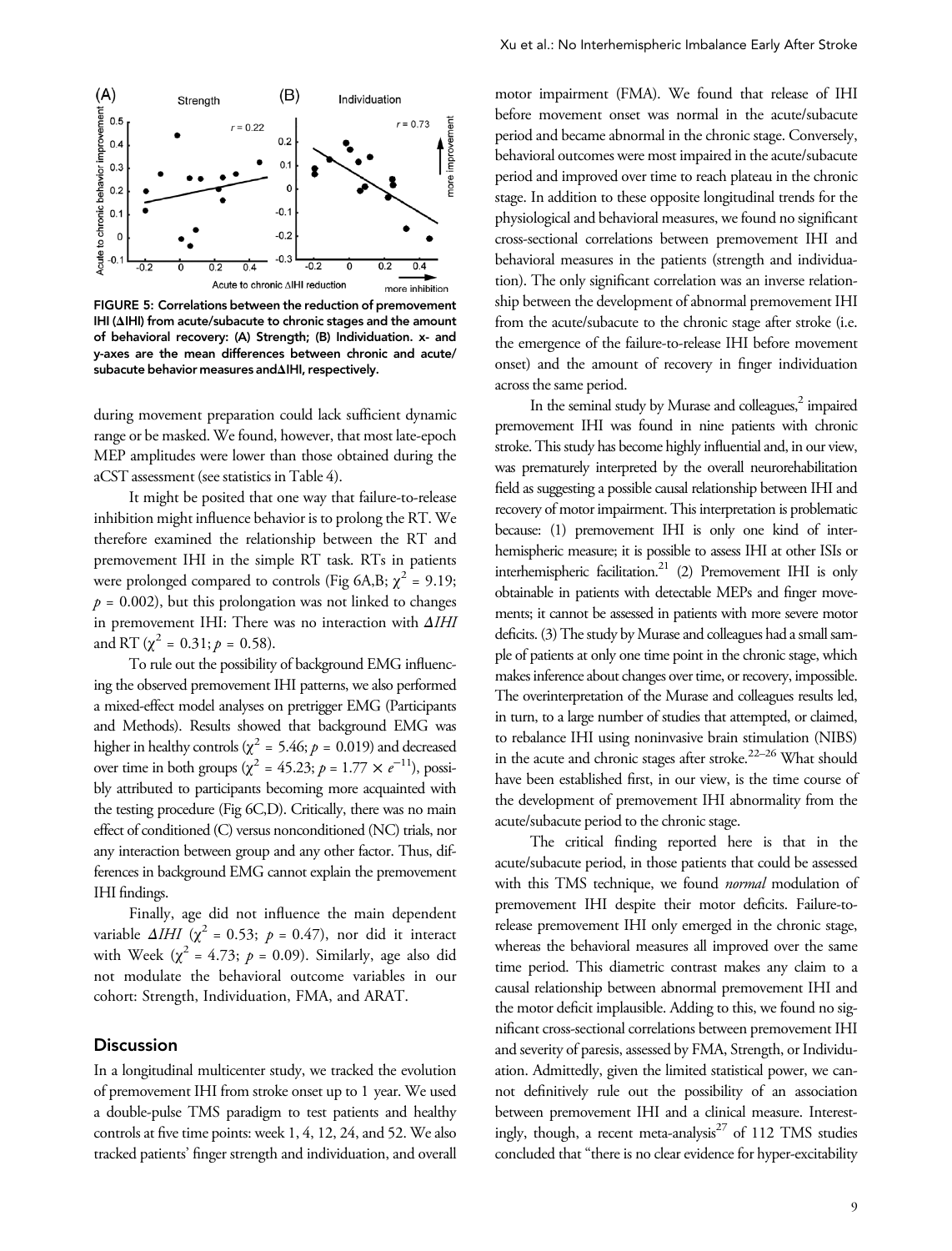| <b>TABLE 4. Other Basic TMS Measures</b> |                               |                               |            |            |                        |                       |                                                                        |                                          |                             |                                                                                                                        |
|------------------------------------------|-------------------------------|-------------------------------|------------|------------|------------------------|-----------------------|------------------------------------------------------------------------|------------------------------------------|-----------------------------|------------------------------------------------------------------------------------------------------------------------|
|                                          | Mean (SD)                     |                               |            |            | $t$ Testst-Value $(p)$ |                       |                                                                        |                                          |                             |                                                                                                                        |
| Week                                     | $\mathbf{1}$                  | $\overline{4}$                | 12         | 24         | 52                     | $\mathbf{1}$          | $\overline{4}$                                                         | 12                                       | 24                          | 52                                                                                                                     |
| IHI <sub>rest</sub>                      | <b>IHIR</b>                   |                               |            |            |                        | Patient vs Control    |                                                                        |                                          |                             |                                                                                                                        |
| Patient                                  | 0.69(0.20)                    | 0.67(0.19)                    | 0.81(0.16) | 0.79(0.20) | 0.73(0.25)             |                       | $0.81(0.44)$ $0.60(0.56)$                                              | 0.11(0.56)                               | $0.11(0.91)$ $0.35(0.73)$   |                                                                                                                        |
| Control                                  | 0.59(0.26)                    | 0.73(0.29)                    | 0.73(0.44) | 0.78(0.32) | 0.70(0.22)             |                       |                                                                        |                                          |                             |                                                                                                                        |
|                                          |                               | CS Stimulus Intensity (% MSO) |            |            |                        |                       |                                                                        |                                          |                             |                                                                                                                        |
| Patient                                  | 57 (17)                       | 57 (15)                       | 53 (13)    | 55(15)     | 55 (16)                | 0.15(0.88)            | 1.21(0.24)                                                             | 0.65(0.53)                               | 0.20(0.84)                  | 0.08(0.94)                                                                                                             |
| Control                                  | 58 (8)                        | 49 (10)                       | 49 (4)     | 56 (14)    | 56 (15)                |                       |                                                                        |                                          |                             |                                                                                                                        |
|                                          | TS Stimulus Intensity (% MSO) |                               |            |            |                        |                       |                                                                        |                                          |                             |                                                                                                                        |
| Patient                                  | 57 (19)                       | 59 (20)                       | 60 (16)    | 63 (18)    | 57 (17)                | 0.19(0.85)            |                                                                        | $0.61(0.55)$ $0.79(0.44)$                | 0.01(0.99)                  | 0.40(0.69)                                                                                                             |
| Control                                  | 59 (9)                        | 54 (7)                        | 54 (8)     | 63(11)     | 60 (12)                |                       |                                                                        |                                          |                             |                                                                                                                        |
| HH <sub>premove</sub>                    | CS Stimulus Intensity (% MSO) |                               |            |            |                        |                       |                                                                        |                                          |                             |                                                                                                                        |
| Patient                                  | 56 (17)                       | 57 (16)                       | 55 (18)    | 58 (16)    | 54 (14)                | 0(1.00)               |                                                                        | $1.12(0.28)$ 0.70 $(0.49)$ 0.23 $(0.82)$ |                             | 0.30(0.77)                                                                                                             |
| Control                                  | 56 (8)                        | 50(10)                        | 49 (4)     | 56 (14)    | 56 (15)                |                       |                                                                        |                                          |                             |                                                                                                                        |
|                                          |                               | TS Stimulus Intensity (% MSO) |            |            |                        |                       |                                                                        |                                          |                             |                                                                                                                        |
| Patient                                  | 55 (18)                       | 52 (16)                       | 60 (19)    | 60 (18)    | 56 (14)                |                       | $0.35(0.73)$ $0.60(0.55)$ $1.12(0.28)$                                 |                                          | $0.32(0.75)$ 0.50 (0.62)    |                                                                                                                        |
| Control                                  | 52(7)                         | 48 (6)                        | 50(6)      | 58 (9)     | 53 (12)                |                       |                                                                        |                                          |                             |                                                                                                                        |
|                                          | MEP Amplitude in Patient (mV) |                               |            |            | aCST vs TS             |                       |                                                                        |                                          |                             |                                                                                                                        |
| aCST                                     | 2.89(1.36)                    | 3.71 (1.99)                   | 3.27(1.80) | 2.78(1.53) | 3.27(2.12)             |                       |                                                                        |                                          |                             |                                                                                                                        |
| TS at<br>95% RT                          | 2.22(1.46)                    | 2.51(1.07)                    | 2.00(1.28) | 1.68(1.32) | 1.81(0.99)             |                       | $1.05(0.31)$ $1.91(0.07)$ $2.13(0.04^*)$ $2.28(0.03^*)$ $2.48(0.02^*)$ |                                          |                             |                                                                                                                        |
| TS at<br>80% RT                          | 1.81(1.06)                    | 1.82(0.91)                    | 1.64(1.26) | 1.33(1.23) | 1.55(0.81)             |                       |                                                                        |                                          |                             | 1.97 (0.06) 3.11 (0.005 <sup>*</sup> ) 2.74 (0.01 <sup>*</sup> ) 3.10 (0.004 <sup>*</sup> ) 3.02 (0.005 <sup>*</sup> ) |
| Patient                                  | rMT                           |                               |            |            |                        | Paretic vs Nonparetic |                                                                        |                                          |                             |                                                                                                                        |
| Paretic                                  | 62(24)                        | 54 (21)                       | 50 (13)    | 47(14)     | 46 (13)                |                       | $3.34 (0.002^*) 2.74 (0.009^*) 2.72 (0.01^*) 1.70 (0.10) 1.48 (0.15)$  |                                          |                             |                                                                                                                        |
| Non-paretic                              | 42(11)                        | 40 (9)                        | 40(9)      | 40(10)     | 40(10)                 |                       |                                                                        |                                          |                             |                                                                                                                        |
| Control                                  |                               |                               |            |            |                        | Paretic vs Control    |                                                                        |                                          |                             |                                                                                                                        |
| Dominant                                 | 47(7)                         | 46(8)                         | 48 (9)     | 45(8)      | 45(7)                  |                       | $1.95(0.06)$ $1.20(0.24)$                                              | 0.51(0.62)                               | 0.42(0.68)                  | 0.25(0.81)                                                                                                             |
| Non-dominant 43 (9)                      |                               | 42 (7)                        | 41(6)      | 42(7)      | 40 (6)                 |                       | $2.43(0.02^*)$ 1.87 (0.07)                                             |                                          | $2.08(0.046^*)$ 1.19 (0.24) | 1.42(0.167)                                                                                                            |

Reported here are mean and standard deviations (SD) of IHI at rest (IHI<sub>rest</sub>), CS and TS stimulation intensities for resting and premovement IHI, MEP amplitude in patients for active corticospinal track integrity (aCST) assessed with 100% MSO, TS at 95 and 80% of RT, and resting motor threshold (rMT) in patients and controls. Independent-samples t tests were done between patients and controls for IHI<sub>rest</sub> and CS and TS intensities at each time point. MEP amplitudes were compared between aCST and TS at each time point among patients. Comparison of rMT were done between paretic versus nonparetic hands in patients, and dominant versus nondominant hands in healthy controls.

TMS = transcranial magnetic stimulation; IHI = interhemispheric inhibition; CS = conditioning stimulus; TS = testing stimulus; RT = reaction time; MSO = maximal stimulator output; MEP = motor-evoked potential; \* = statistically significant.

of the unaffected hemisphere" in either the acute or chronic phases after stroke. Nevertheless, it is important to note that the interpretation of our results, as well as of previous investigations, should be limited to those patients for whom it is possible to assess premovement IHI and/or obtain MEPs (i.e. those with mild-to-moderate motor deficits). Therefore, it remains unclear what the interhemispheric interaction would be for patients with more severe motor deficits.

It would be puzzling, however, if premovement IHI were to be abnormal in the acute period in severe patients given that our mild-to-moderate patients showed improvement from

paresis as IHI became worse. Thus, from parsimony, it would seem that the interhemispheric competition model would not be a satisfactory causal explanation even in patients with severe motor deficits. Unfortunately, methodological limitations prevent us from going beyond this speculation.

The inverse correlation between the emergence of abnormal premovement IHI from the acute/subacute to chronic stages and recovery of individuation suggests that, rather than any direct causal relationship between them, the development of an abnormal pattern of ΔIHI over time might provide an indirect measure of the state of longitudinal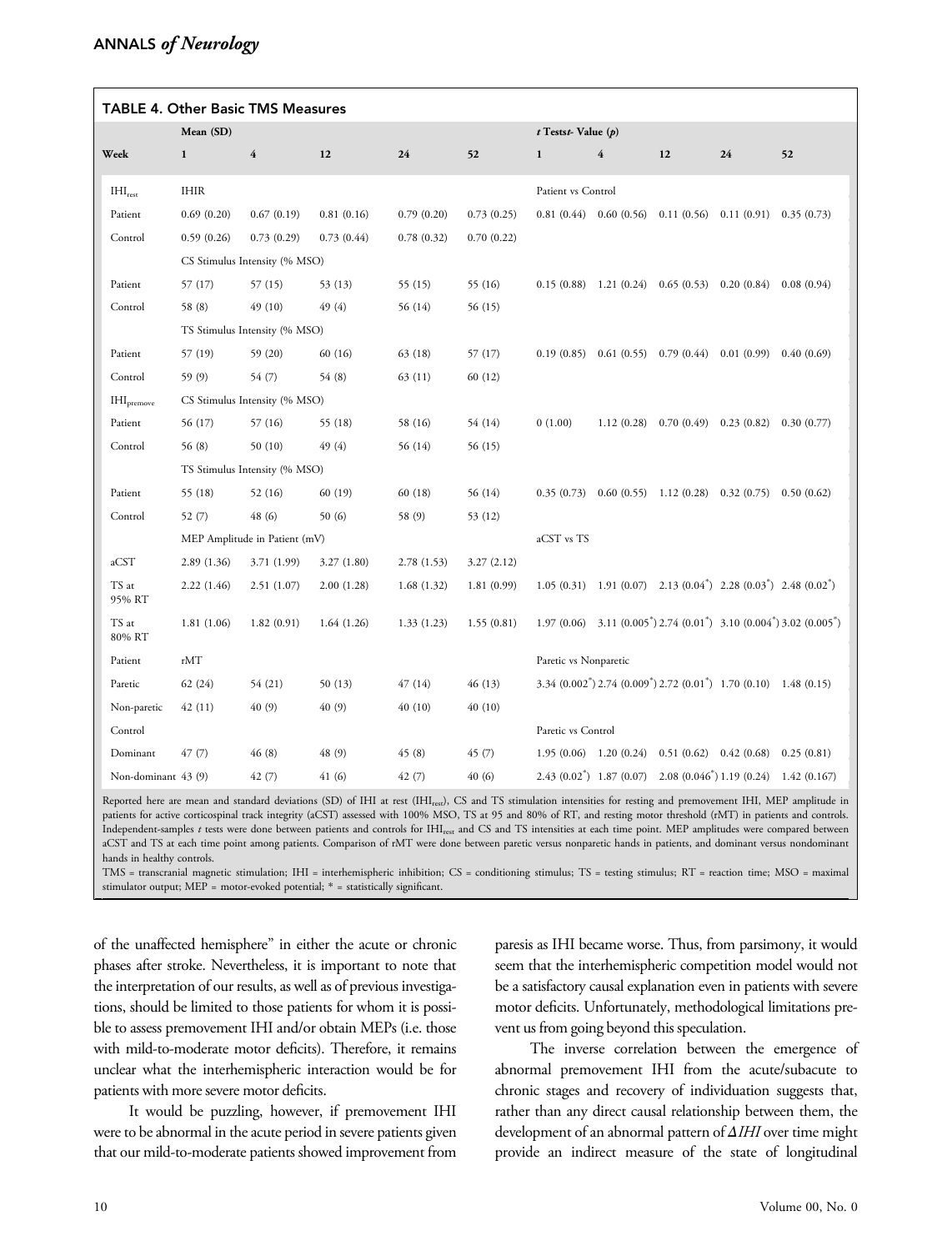

FIGURE 6: Other behavioral and physiological measures in premovement experiments. Reaction time (RT) for patients (A) and controls (B) at different TMS timing during movement preparation across the 1-year period. RTs for controls were overall faster than patients. Background EMG for patients (C) was overall lower than that in controls (D), but was at a similar level for conditioned vs nonconditioned TMS stimulation. RMS = root mean square; TMS = transcranial magnetic stimulation.

recovery. This would mean that the amount of reduction in ΔIHI might reflect a less-optimal form of reorganization, such as a reliance on contralesional corticoreticular projections<sup>28,29</sup> or, possibly, the consequence of decreasing use of the paretic hand in dexterity-requiring tasks. Both possibilities are consistent with the finding that finger individuation did not fully recover even at 1 year after stroke (Fig 4B). We cannot disambiguate these two possibilities in this study. However, here we show: (1) There is no cross-sectional correlation between premovement IHI and behavior; (2) behavior gets better as premovement IHI gets worse; and (3) the emergence of abnormal premovement IHI is correlated with poor fingerindividuation recovery. These results together suggest that the abnormal interhemispheric interaction in the chronic stage might be the consequence of, and a marker for, the state of recovery of the brain rather than the cause of impairment. Therefore, it is questionable that interhemispheric imbalance should be a therapeutic target.

The results presented here challenge the validity of the interhemispheric-competition recovery model. This is important given that in the past decade, numerous studies have used NIBS in an attempt to downregulate the contralesional hemisphere to promote recovery: From 2005 to 2016, there were 45 published clinical trials using cathodal transcranial direct current stimulation<sup>25</sup> and 25 trials up to May 2014 using rTMS.26 The lasting impact of the model is apparent in a

recent influential perspective by Di Pino et al, $^7$  in which they introduce a hybrid recovery model that combines vicariation in the ipsilesional hemisphere with interhemispheric-competition. Of note, our results do not negate the fact that on occasions, NIBS over the ipsi-, contra-, or bilateral hemisphere have shown beneficial effects. $3,4$  What our results do indicate, however, is that any beneficial effect of NIBS is not likely operating by an IHI mechanism, at least for patients with mild-to-moderate hemiparesis.

In conclusion, the results reported here cast doubt on the validity of the interhemispheric-competition model. Future investigations using noninvasive brain stimulation, or other interventions, such as peripheral nerve stimulation, to improve recovery following stroke will require alternative mechanistic justification.

#### Acknowledgment

This main study was supported by James S. McDonnell Foundation (JSMF) Awards 90043345 and 220020220. Additional support came from R01HD053793 (to P.A.C., J.W.K., and M.B.) and K23NS078052 (to H.S.).

We thank Tziporah Thompson for making the artwork in Figure 1 and thank Isis Martinez-Hernandez, Jessica Berard, and Joachim Cerny for data collection assistance.

#### Author Contributions

Study concept and design: J.X., H.S., J.D., A.R.L., J.W.K., P.A.C. Data acquisition and analysis: J.X., M.B., J.G., L.S., M.W., P.A.C. Drafting of the manuscript: J.X., M.B., J.G., M.L., J.W.K., P.A.C.

The SMARTS Study Group: The following SMARTS team members helped with setting up the study and data collection: Nathan Kim, BS, Department of Neurology, Johns Hopkins University, Baltimore, MD, USA; Michelle D. Harran, BS, Department of Neurology, Columbia University, New York, NY, USA; Benjamin Hertler, MD, Department of Neurology, University of Zurich, Zurich, Switzerland; Juan C. Cortes, MD, Department of Neurology, Columbia University, New York, NY, USA.

### Potential Conflicts of Interest

Nothing to report.

### References

- 1. Ward NS, Cohen LG. Mechanisms underlying recovery of motor function after stroke. Arch Neurol 2004;61:1844–1848.
- 2. Murase N, Duque J, Mazzocchio R, Cohen LG. Influence of interhemispheric interactions on motor function in chronic stroke. Ann Neurol 2004;55:400–409.